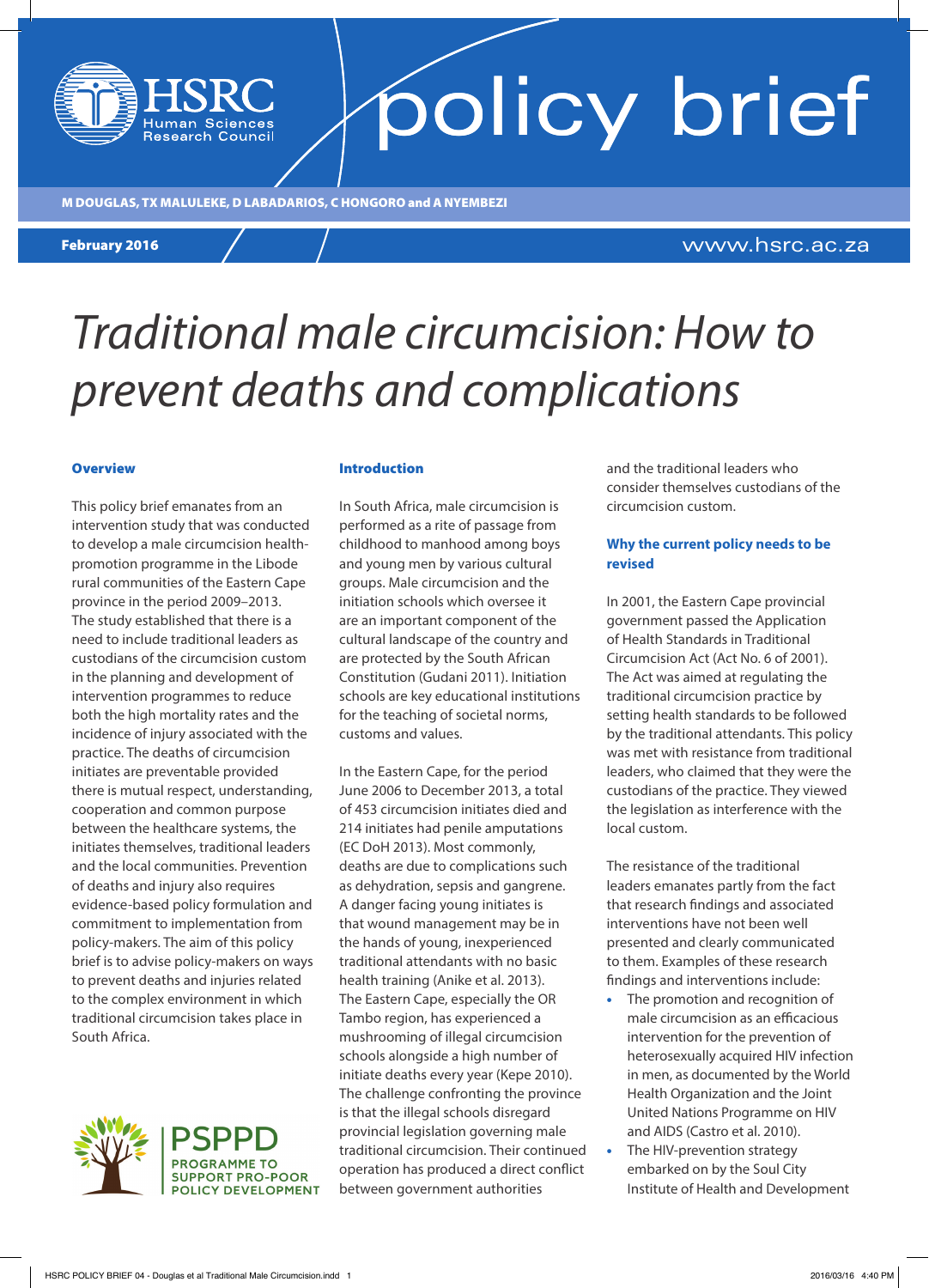# policy brief

www.hsrc.ac.za

Communication in 2009 under the banner of the One Love campaign. In 2011, Soul City included medical male circumcision (MMC) as part of the strategy.

The launch of MMC in South Africa by the national Department of Health as an effort to curb the spread of heterosexual transmission of HIV and AIDS.

The traditional custodians complained that they were not properly consulted on or involved in these interventions and campaigns, and they viewed MMC as yet another threat (Kepe 2010; MMC in South Africa 2015). There is a need for proper consultation and engagement with traditional leaders around research findings and interventions in a way that recognises the role they play.

### **Study aims and methods**

An intervention study was conducted in the Libode district in the Eastern Cape in the period 2009–2013. The objectives of the study were: (i) to explore the views of the Libode rural communities regarding male circumcision and related complications; and (ii) to plan and develop a health-promotion programme that would encourage safe and healthy circumcision practices.

The study used a mixed-method approach. The quantitative component utilised a cross-sectional survey with a sample of 1 036 boys, while the qualitative component involved focus group discussions and key informant interviews. The study population included boys aged 12–18 years attending schools and living in the rural communities of Libode. Participants came from 22 schools randomly selected out of 102 schools. Ten key informants from 10 rural villages were also identified. These informants held special positions in their communities and were willing to share information about male circumcision with the researcher. The

key informants included three chiefs, a church pastor (who is also a retired psychologist), a church elder, one of the Nyandeni AmaMpondo king's liaison officers, three life orientation teachers, and one senior education specialist. A total of seven focus groups were assembled, with 12 participants per group.

### **Key findings**

Key informants and focus group participants expressed their views on how to minimise harm associated with traditional circumcision. For example, the key informants suggested that community groups and committees concerned with preventing injuries and death should be established in the form of traditional circumcision forums (TCFs). Elderly men should be part of these forums, trained and given responsibility to take care of circumcision initiates in the initiation schools. The boys in the focus groups indicated that lessons about circumcision and HIV and AIDS prevention should be given at school. They also recommended that such programmes should be incorporated into the life orientation subjects that are already part of the Department of Basic Education school syllabus.

Moreover, study participants were of the view that male medical doctors and other male health professionals should train traditional surgeons (*iingibi*) and nurses (*amakhankatha*) in how to incise the foreskin and manage the wound afterwards.

The information and feedback supplied by the Libode study led to the development of a circumcision healthpromotion intervention programme under primary healthcare practitioners within the framework of the TCF model. Implementation of the programme in Libode led to a reduction in the number of initiate deaths and amputations in that district to zero per cent in the December

2010 season. Prior to programme implementation, in the June 2010 season, nine deaths and eight amputations were recorded in Libode (EC DoH 2013). This health-promotion programme is available for implementation elsewhere (Douglas 2013).

### **Characteristics of effective preventive health-promotion programmes**

The success of the Libode healthpromotion programme is due largely to the comprehensive involvement of all relevant stakeholders, including the traditional leaders and traditional practitioners. In this context, *health promotion* means 'the process of enabling people to have control over and improve their health'. The central tenet of this approach is the concept of empowerment. Empowerment, knowledge and application of healthpromotion principles, approaches, methods, strategies and activities were by design incorporated in the intervention research (Egger et al. 2005). The intervention study also made use of knowledge generated from within the communities to identify key stakeholders. The TCF model, which bridged the gap between government initiatives and traditional circumcision practices and was used as a theoretical framework of the study, was adapted from Beattie's healthpromotion model (Naidoo & Wills 2009). Four paradigms were generated from the model using a combination of top-down and bottom-up approaches:

- **1.** *Health persuasion*. Health professionals – nurses, doctors, psychologists and others – give health advice and education to individuals while being mindful of social, cultural and environmental realities.
- **2.** *Legislative action*. The House of Traditional Leaders is affirmed as the custodian of the circumcision custom. This body works collectively with other sectors in policymaking and regulation. The House